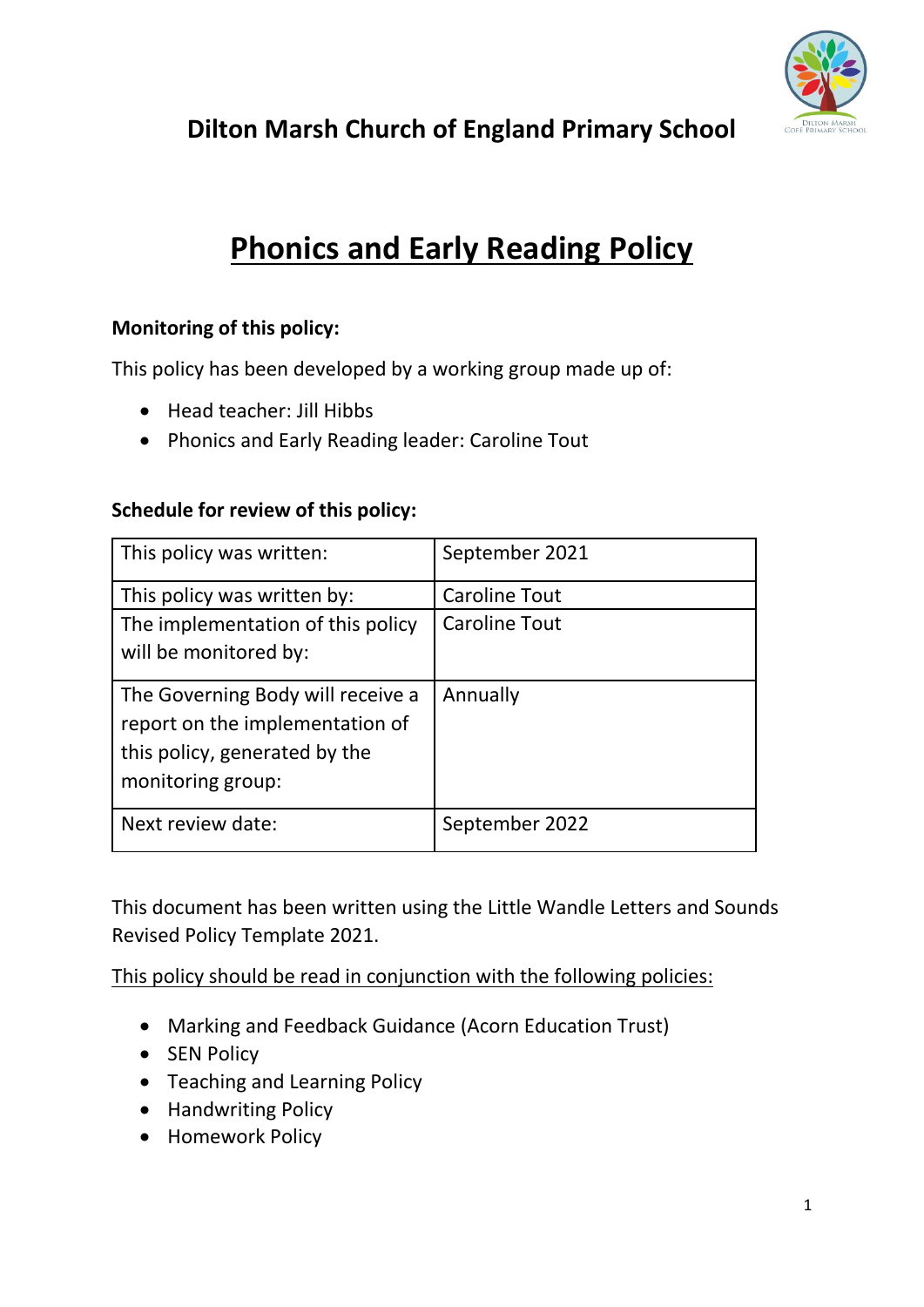

## **Dilton Marsh Church of England Primary School Phonics and Early of Reading Policy**

## **1. The context of our school**

At Dilton Marsh C of E Primary School we believe that high quality education provides the foundations for understanding the world around us. Through our phonics and early reading curriculum at Dilton Marsh we aim to give our pupils the life-skills that will enable them to read the world around them.

Our school vision is together, we strive to provide a safe, nurturing and challenging environment within our Christian ethos of kindness and respect.

We share a passion for life-long learning and strive for the best for ourselves, others and the World.

Children are encouraged to become independent, curious and resilient learners with the ability to learn from their mistakes and accept challenges.

"For Nothing is Impossible with God."

#### **Luke 1 : 37**

Through our school vision, we strive to have children who 'have a passion for life-long learning' and 'curiosity' to question the world around them. We want our children to challenge their thinking and know that possibilities are endless.

Reading in our school is about developing children's imagination and curiosity to enable them to make sense of the world in which they live in. The staff at Dilton Marsh C of E Primary School ensure that all children are exposed to high quality teaching and learning experiences, which allow children to flourish. It is essential that our approach to teaching phonics and reading is accessible to all learners, regardless of background.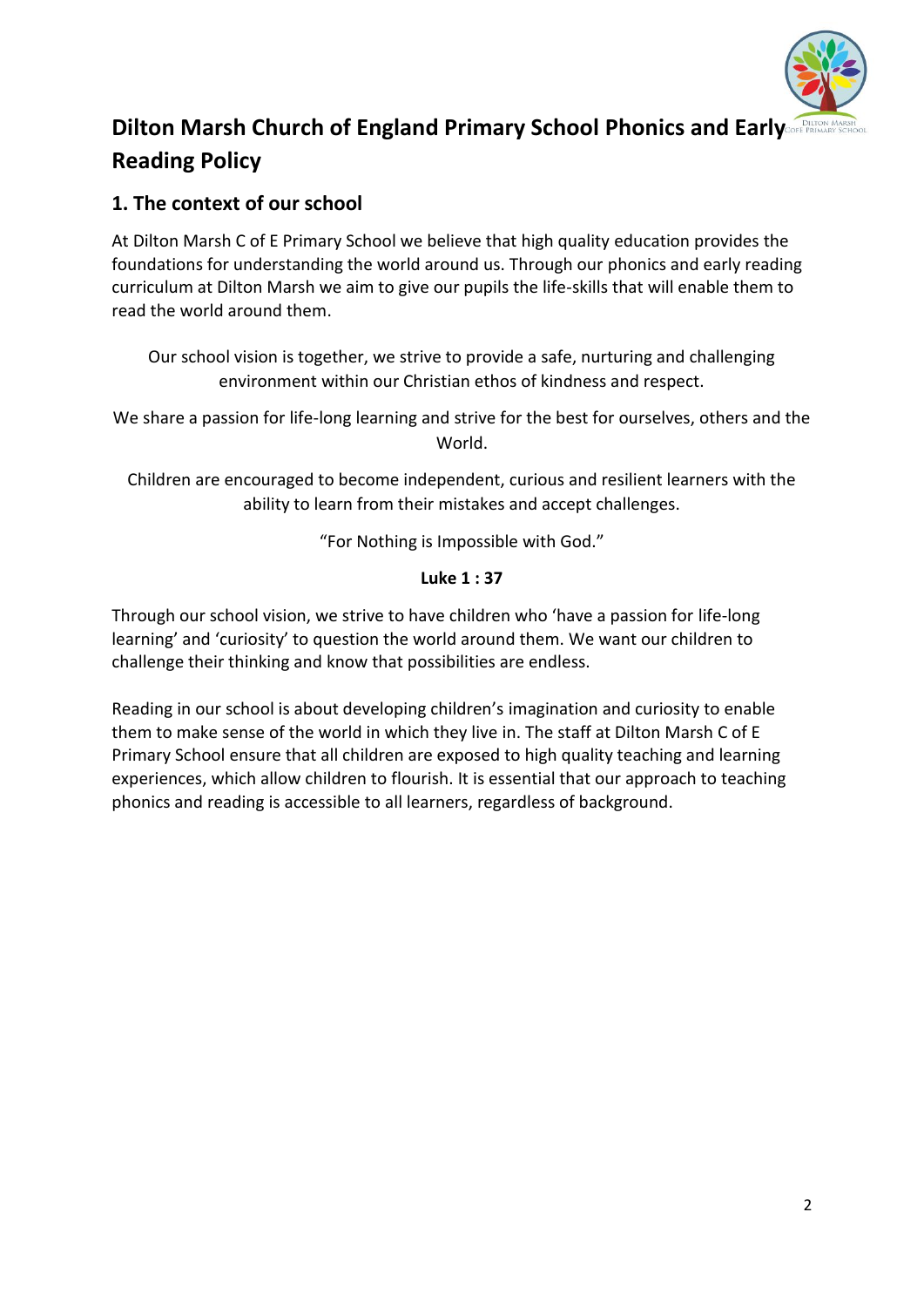

## **2. Intent**

## **2.1 Phonics**

At Dilton Marsh C of E Primary School, we believe that all our children can become fluent readers and writers. This is why we teach reading through *Little Wandle Letters and Sounds Revised*, which is a systematic and synthetic phonics programme. We start teaching phonics in Nursery/Reception and follow the *[Little Wandle Letters and Sounds Revised](https://www.littlewandlelettersandsounds.org.uk/wp-content/uploads/2021/06/Programme-Overview_Reception-and-Year-1.pdf)* progression, which ensures children build on their growing knowledge of the alphabetic code, mastering phonics to read and spell as they move through school.

As a result, all our children are able to tackle any unfamiliar words as they read. At Dilton Marsh C of E Primary School, we also model the application of the alphabetic code through phonics in shared reading and writing, both inside and outside of the phonics lesson and across the curriculum. We have a strong focus on language development for our children because we know that speaking and listening are crucial skills for reading and writing in all subjects.

## **2.2 Comprehension**

At Dilton Marsh C of E Primary School, we value reading as a crucial life skill. By the time children leave us, they read confidently for meaning and regularly enjoy reading for pleasure. Our readers are equipped with the tools to tackle unfamiliar vocabulary. We encourage our children to see themselves as readers for both pleasure and purpose.

Because we believe teaching every child to read is so important, we have a Reading Leader who drives the early reading programme in our school. This person monitors and supports our reading team, so everyone teaches with fidelity to the *Little Wandle Letters and Sounds Revised* programme.

## **3. Implementation**

#### **3.1 Daily phonics lessons in Reception and Year 1**

- We teach phonics for 30 minutes a day. In Reception, we build from 10-minute lessons, with additional daily oral blending games, to the full-length lesson as quickly as possible. Each Friday, we review the week's teaching to help children become fluent readers.
- Children make a strong start in Reception: teaching begins in Week 2 of the Autumn term.
- We follow the *[Little Wandle Letters and Sounds Revised](https://www.littlewandlelettersandsounds.org.uk/wp-content/uploads/2021/06/Programme-Overview_Reception-and-Year-1.pdf)* expectations of progress:
	- o Children in Reception are taught to read and spell words using Phase 2 and 3 GPCs, and words with adjacent consonants (Phase 4) with fluency and accuracy.
	- o Children in Year 1 review Phase 3 and 4 and are taught to read and spell words using Phase 5 GPCs with fluency and accuracy.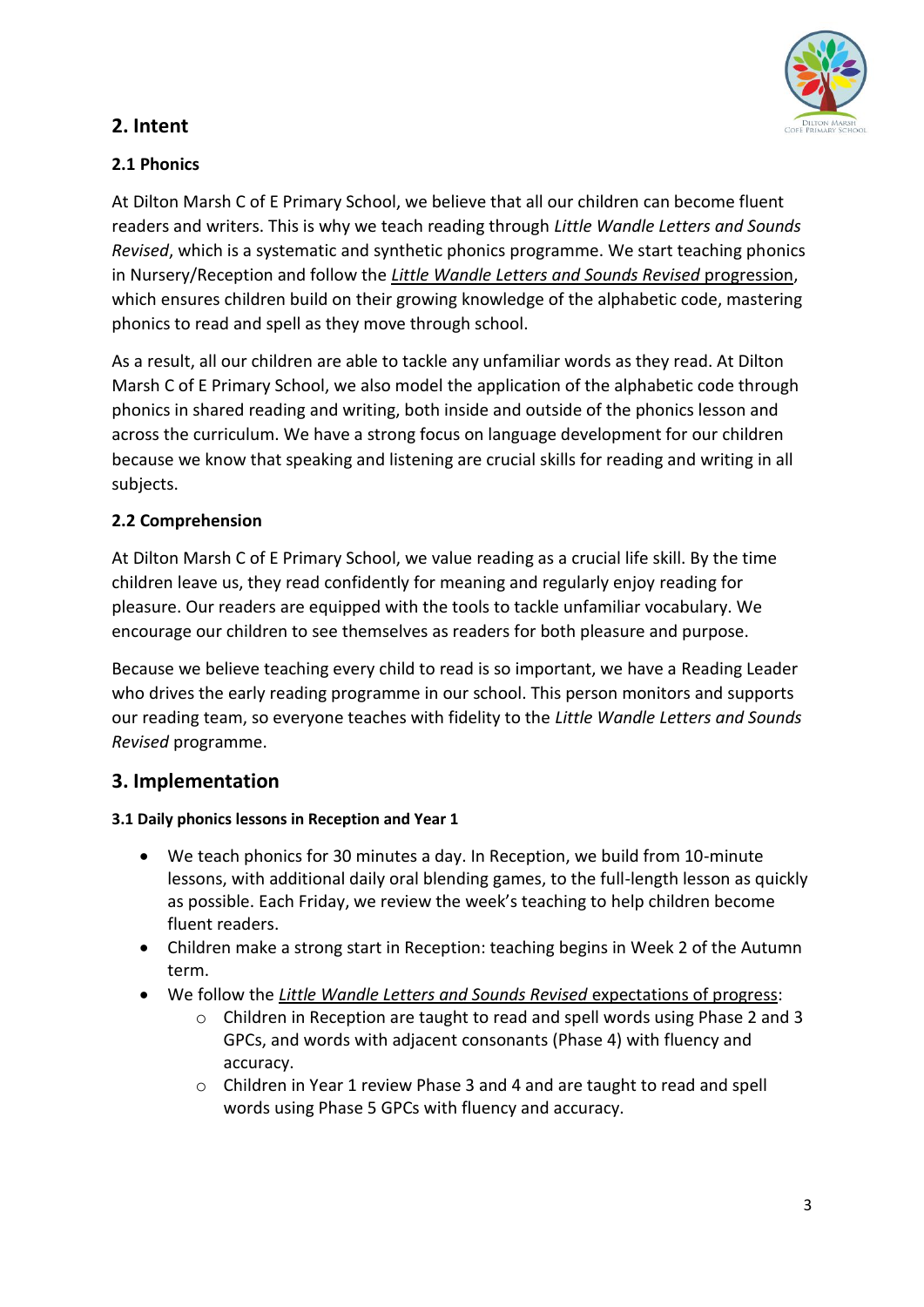

#### **3.2 Daily Keep-up lessons ensure every child learns to read**

- Any child who needs additional practice has daily keep-up support, taught by a fully trained adult. Keep-up lessons match the structure of class teaching, and use the same procedures, resources and mantras, but in smaller steps with more repetition, so that every child secures their learning.
- We timetable daily phonics lessons for any child in Year 2 or 3 who is not fully fluent at reading or has not passed the Phonics Screening Check. These children urgently need to catch up, so the gap between themselves and their peers does not widen. We use the *Little Wandle Letters and Sounds Revised* assessments to identify the gaps in their phonic knowledge and teach to these using the Keep-up resources – at pace.
- If any child in Year 3 to 6 has gaps in their phonic knowledge when reading or writing, we plan phonics 'catch-up' lessons to address specific reading/writing gaps. These short, sharp lessons last 10 minutes and take place at least three times a week.
- We monitor the impact of keep-up sessions using our own intervention tracking system to ensure that the sessions are having an impact. We regularly use the Little Wandle Phonics assessments to move any child on and review impact.

#### **3.3 Teaching reading: Reading practice sessions three times a week**

- We teach children to read through reading practice sessions three times a week. These:
	- o are taught by a fully trained adult to small groups of approximately six children
	- o use books matched to the children's secure phonic knowledge using the *Little Wandle Letters and Sounds Revised* assessments and book matching grids on pages 11–20 of ['Application of phonics to reading'](https://www.littlewandlelettersandsounds.org.uk/wp-content/uploads/2021/03/LS-KEY-GUIDANCE-APPLICATION-OF-PHONICS-FINAL-1.pdf)
	- $\circ$  are monitored by the class teacher, who rotates and works with each group on a regular basis.
- Each reading practice session has a clear focus, so that the demands of the session do not overload the children's working memory. The reading practice sessions have been designed to focus on three key reading skills:
	- o decoding
	- o prosody: teaching children to read with understanding and expression
	- o comprehension: teaching children to understand the text.
- In Reception these sessions start in Week 4. Children who are not yet decoding have daily additional blending practice in small groups, so that they quickly learn to blend and can begin to read books.
- In Year 2 and 3, we continue to teach reading in this way for any children who still need to practise reading with decodable books.

#### **3.4 Home reading**

• A decodable reading practice book is taken home to ensure success is shared with the family.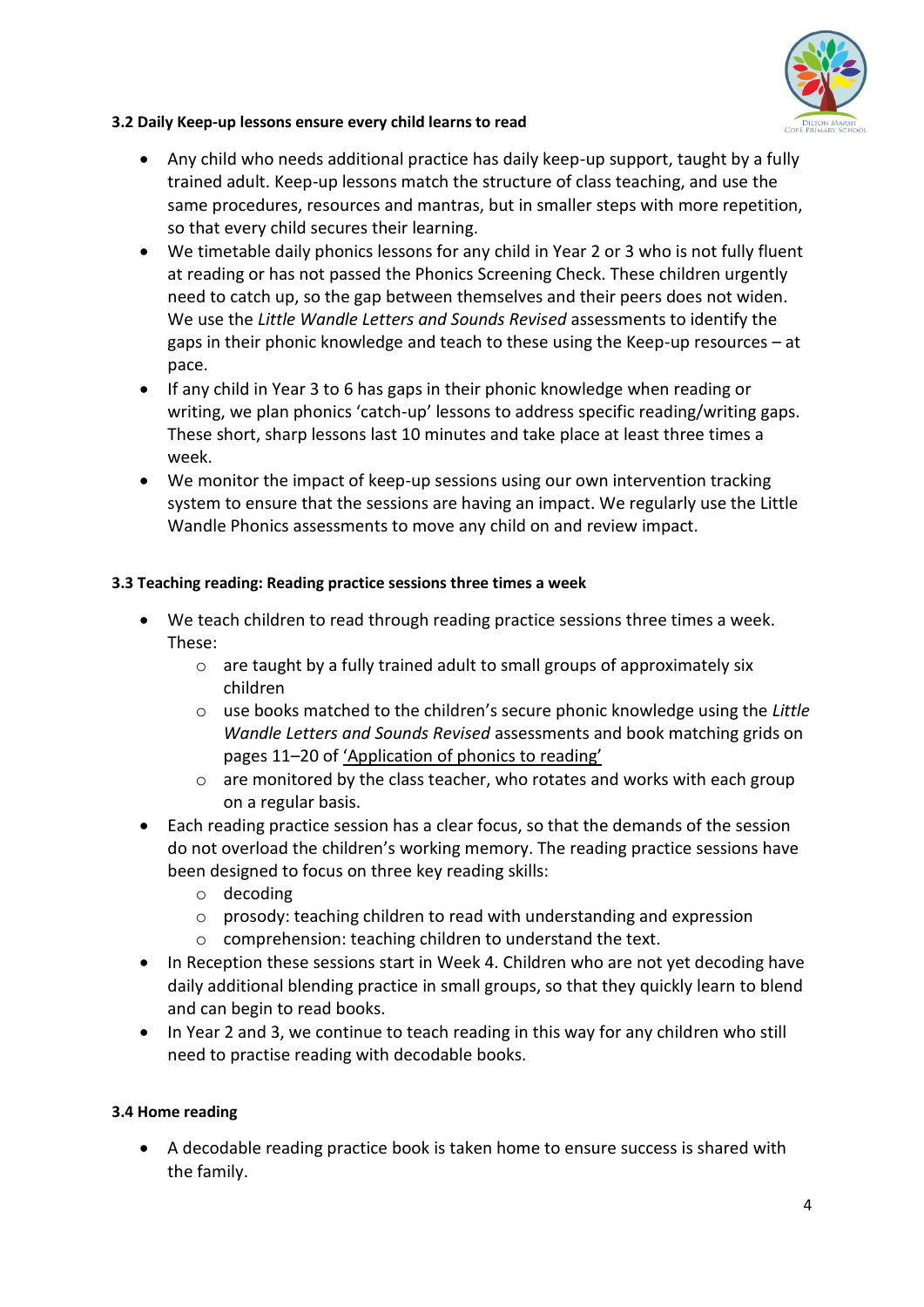

- $\circ$  Reading for pleasure books also go home for parents to share and read to  $\circ$ children. This comes from our own devised book list 'DIlton 50' and is tailored to all year groups.
- o We use the *[Little Wandle Letters and Sounds Revised](https://www.littlewandlelettersandsounds.org.uk/resources/for-parents/)* parents' resources to engage our families and share information about phonics, the benefits of sharing books, how children learn to blend and other aspects of our provision, both online and through workshops. These resources are on our main website and are also sent home for parents.

#### **3.5 Additional reading support for vulnerable children**

• Children in Reception and Year 1 who are receiving additional phonics Keep-up sessions read their reading practice book to an adult daily.

#### **3.6 Ensuring consistency and pace of progress**

- Every teacher in our school has been trained to teach reading, so we have the same expectations of progress. We all use the same language, routines and resources to teach children to read so that we lower children's cognitive load.
- Weekly content grids map each element of new learning to each day, week and term for the duration of the programme.
- Lesson templates, Prompt cards and How to videos ensure teachers all have a consistent approach and structure for each lesson.
- The Reading Leader and SLT use the Audit and Prompt cards to regularly monitor and observe teaching; they use the summative data to identify children who need additional support and gaps in learning.

## **3.7 Ensuring reading for pleasure**

*'Reading for pleasure is the single most important indicator of a child's success.'* (OECD 2002)

*'The will influences the skill and vice versa.'* (OECD 2010)

We value reading for pleasure highly and work hard as a school to grow our Reading for Pleasure pedagogy.

- We read to children every day. We choose these books carefully as we want children to experience a wide range of books, including books that reflect the children at Dilton Marsh C of E Primary School and our local community as well as books that open windows into other worlds and cultures.
- Every classroom has an inviting book corner which has been carefully curated to display high quality books.
- Every classroom displays their 'DIlton 50' books to entice children to read a wide range of books suitable for their year group. These have been carefully curated and staff talk to the children about them regularly.
- In Reception, children have access to the reading corner every day in their free flow time and the books are continually refreshed.